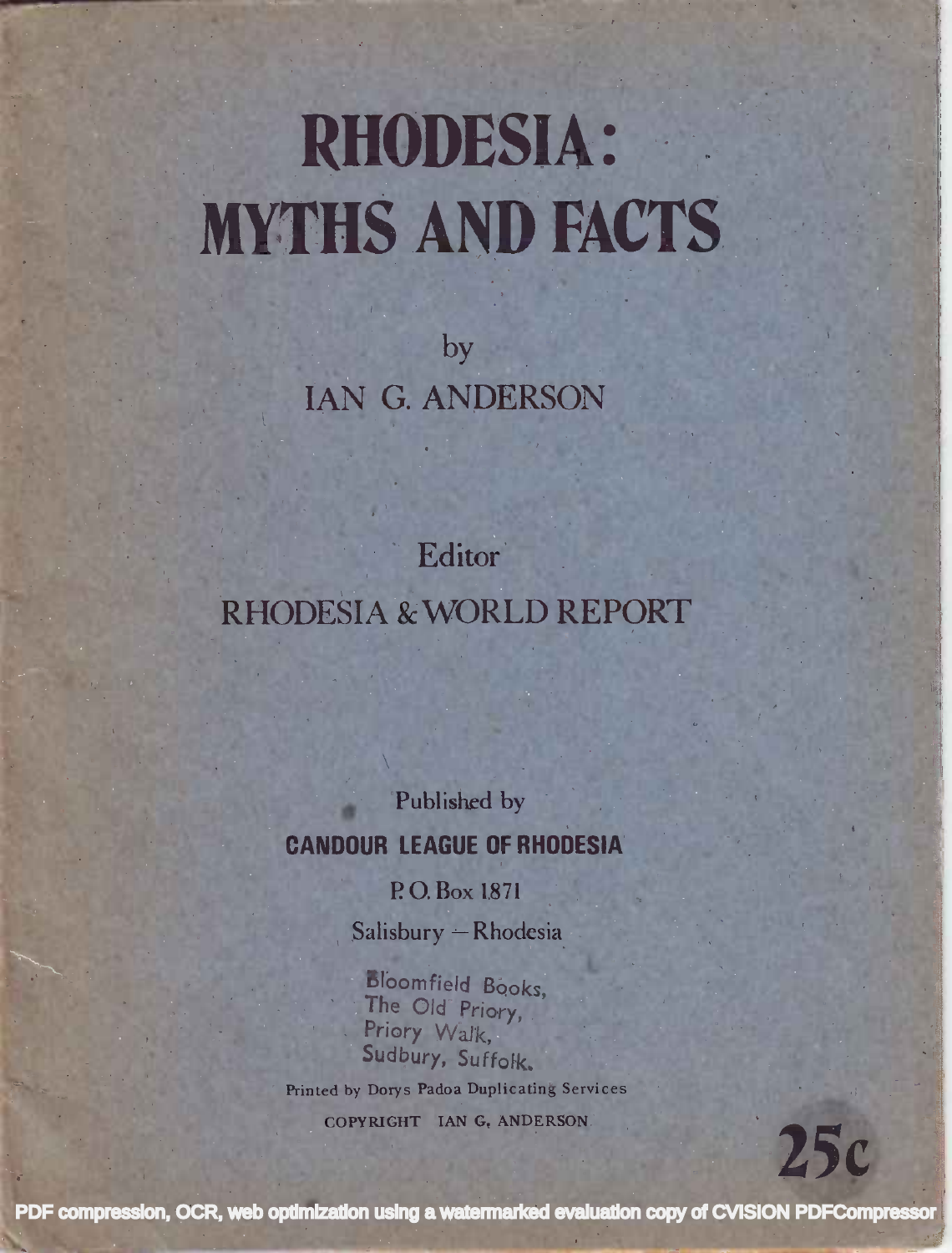# RHODESIA: MYTHS AND FACTS

by Ian G. Anderson

Chairman, Candour League of Rhodesia Editor, Rhodesia & World Report

A recent letter in the London Daily Telegraph (March 23, 1976) started with these words: "Nothing remotely resembling the truth has ever been told to the people of Britain regarding the situation in Rhodesia." To this I would add: "nor to the rest of the world"; and it is my purpose today to try to correct some of the erroneous ideas which are currently held by those who still believe that the world's Press presents the unbiased truth when, in fact, it has largely been taken over by the Left and turned into an organ of leftwing propaganda.

Rhodesia declared her independence on November 11th, 1965, when she severed the tenuous ties that bound her to Britain. We have always maintained that there was nothing illegal in such action, no more than when the junior partner of a business firm wishes to dissolve partnership and set up on his own.

From 1890 to 1923 Southern Rhodesia (now Rhodesia) could properly be called a "settler community" and was administered by the British South Africa Company. But from 1923 onwards it was owned by the people of Southern Rhodesia by right of purchase. In 1923 Southern Rhodesia was given the choice of self-government or inclusion in the (then) Union of South Africa; and, as the result of a plebiscite, chose self-government. The British Crown bought out the B.S.A. Co's claims for £3 750,000. "The Crown took over all unalienated lands, public works and buildings in the two Rhodesias, whilst the Company kept its mineral rights both north and south of the Zambesi and received cast-iron protection against any tampering with its railway assets. The new Southern Rhodesia Government had to pay £2 million to the British Government, thereby reducing the total Imperial cost of acquiring the two Rhodesias to £1.75 million (i.e. the remainder was in respect of Northern Rhodesia and not a debt of the Southern Rhodesia Government - Author).  $\,$  or £3  $\,$  750,000.

[PDF compression, OCR, web optimization using a watermarked evaluation copy of CVISION PDFCompressor](http://www.cvisiontech.com/)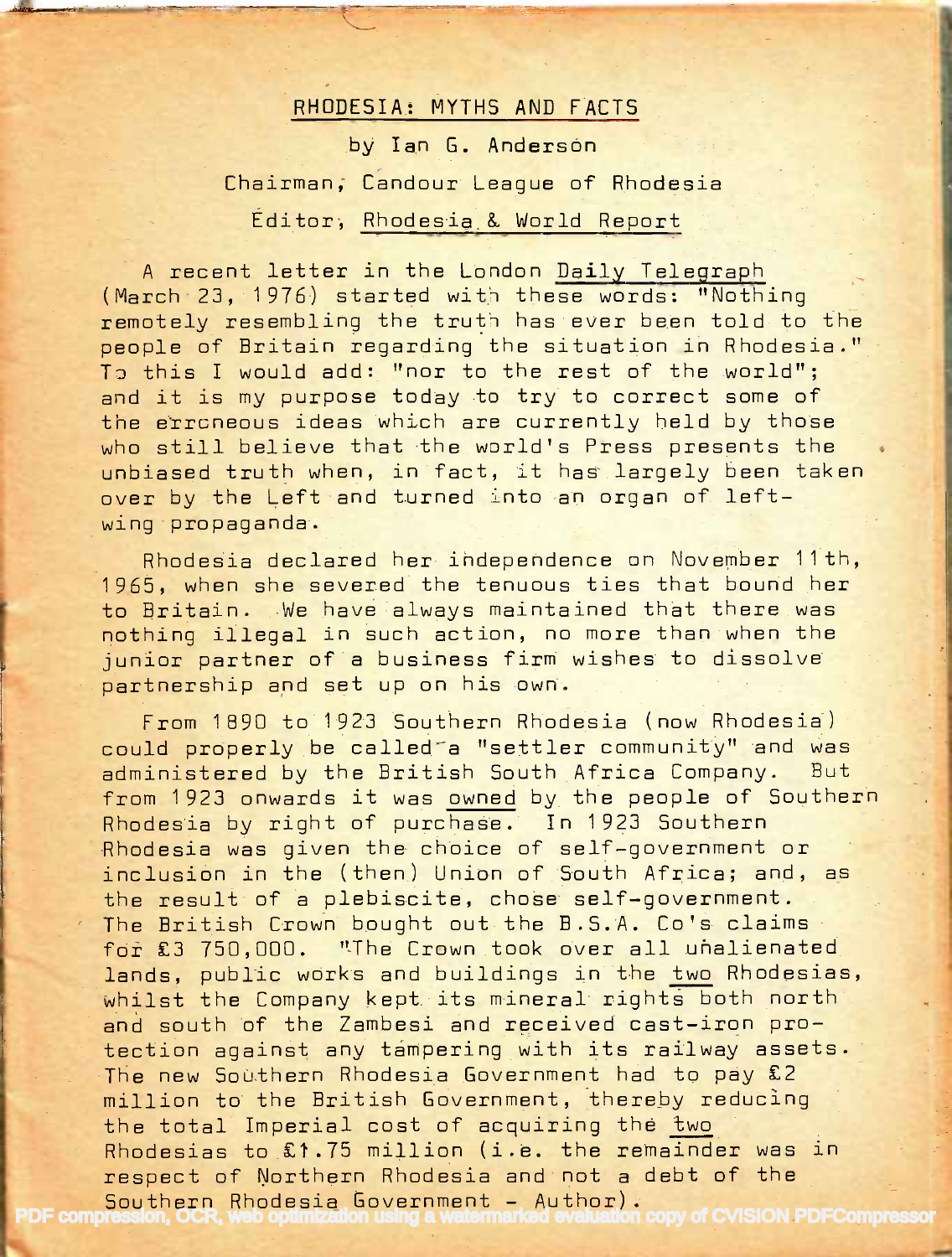"Southern Rhodesia for her part obtained her public r'Southern Rhodesia for her part obtained her public works and un-alienated land, the Southern Rhodesian works and un-alienated 1and, the Southern Rhodesian settlers becoming the only community in Imperial history which has ever had to pay for the privilege of<br>self-government."\* (My italics - Author). <u>"</u>  $\overline{0}$  1 self-government."\* (My italics - Author).

The Rhodesian Courts are noted for their austere The Rhodesian Courts are noted for their austere impartiality and, some Rhodesians would say, disregard of the dictates of government administrative of the dictates of government administrative expediency. After much careful consideration of all  $\qquad$ the arguments and much detailed research, the the arguments and much detailed research, the Rhodesian Court of Appeal came to the conclusion that the so-called "Smith regime" was both the de facto and  $\overline{\phantom{a}}$ de jure government of Rhodesia. de jure government of Rhodesia

The main argument that swayed the Rhodesian Court of Appeal was that in fact the British Government had Appeal- was that in fact the British Government had long previously given Rhodesia her independence; and so t<mark>hat she could no more take it back from Rhodesia than</mark> . she could from Canada, Australia or New Zealand (or, and for that matter, the United States). for that matter, the United States).

In disregard of the same arguments the British  $\blacksquare$ House of Lords Judicial Committee (composed mainly of House of Lords Judicial committee (composed mainlv o f political appointees) hastily decided that Mr Smith's co government had become illegal overnight, although it had been previously elected under a Constitution. approved by the British Crown and Parliament. approved by the British Crown and parliament.

Further, the Southern Rhodesia Government bought the Further, the souihern Rhrdesia Government bought the mineral rights from the British South Africa Company for<br>52 rill:  $\texttt{\&2}$  million in 1933; and subsequently the railways also were acquired by purchase. wete acquired by purchase.

Although Southern Rhodesia continued to be called a Althcugh Southern Rhodesia continued to be call\_ed a Colony in legal documents, in fact from 1923 the Colony in lega1 documents, in fact from 1gZ3 the British Government never once intervened in her British Government never once intervened in her affairs nor ever contributed any finance towards development; and the status of 5outhern Rhodesia was velopment; and the status of southern Rhodesia was recognised as that of a self-governing colony. As such she continued to develop and prosper until she was ill-advisably persuaded to join in the formation of the Central African Federation in 1953.

\*History of Southern Rhodesia: Early Days to 1934, by<br>L.H. Gann, 1965, page 248 L.H. Gann, 1965, page 248

[PDF compression, OCR, web optimization using a watermarked evaluation copy of CVISION PDFCompressor](http://www.cvisiontech.com/)

:::r\a\*;rE-.\_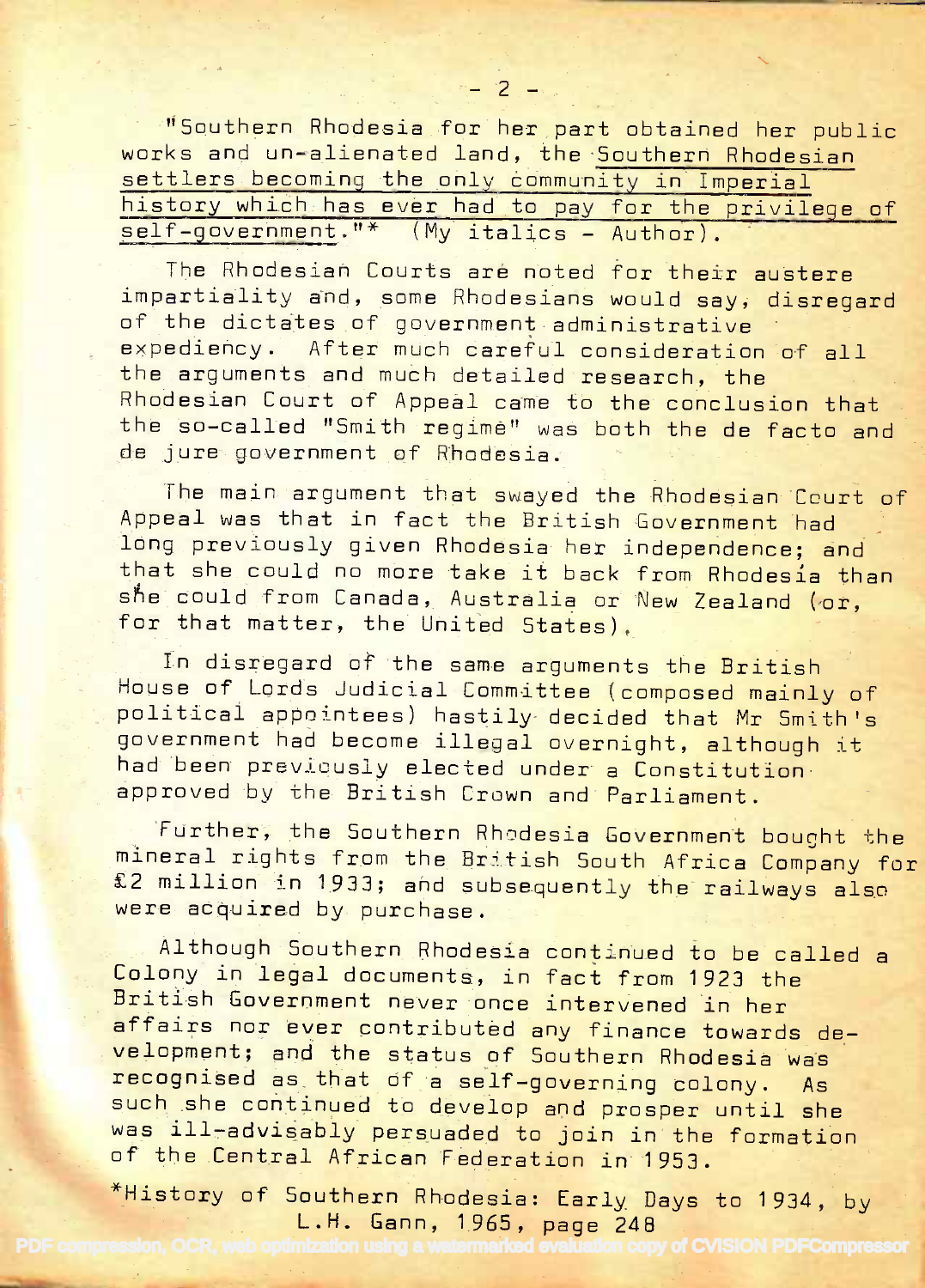When the Central African Federation was dissolved by the British Government in 1963, the other partners the former Northern Rhodesia and Nyasaland - were given their independence; and it was tacitly assumed that Southern Rhodesia would receive the same treatment. But it is now clear, in hindsight, that the main purpose of the formation of the Central African Federation was to draw Southern Rhodesia into a net from which it was not intended she should be released. This was in accordance with the agreement made at Yalta between Roosevelt and Stalin, behind Churchill's back, that the price of lease-lend in World War II included the dissolution of the British Empire within twenty-five years and the abandonment of the protective imperial tariffs which had proved so disadvantageous to American trade. Southern Rhodesia, as part of the erstwhile Empire, was not to be exempted from this wholesale sacrifice.

 $-3^{2}$ 

Economically and politically Rhodesia was more, not less, capable of standing on her own feet; and indeed in the years that have elapsed since then, Rhodesia has amply proved her economic stability, her ability to order her own affairs, to maintain law and order, and in every respect to fulfil the obligations and conditions which should have accorded her universal acceptance in the community of nations.

By contrast, the favoured former partners, Zambia and Malawi, have proved unstable and inefficient in spite of massive financial and technological aid which has been, and continues to be, lavished upon them; whereas for nearly eleven years Rhodesia, far from receiving any aid at all, has survived and prospered in spite of the most vicious exercise of almost universal sanctions, in spite of being cut off from the money markets of the world, and in spite of the constant harassment of terrorist incursions into our territory which are not only draining us of money and material which could more profitably have been spent on peaceful development, but which also imposes a severe strain on the limited manpower of a country whose total population is only six millions, of which about half are under seventeen years of age.

PDF compression, OCR, web optimization using a watermarked evaluation copy of CVISION PDFCompressor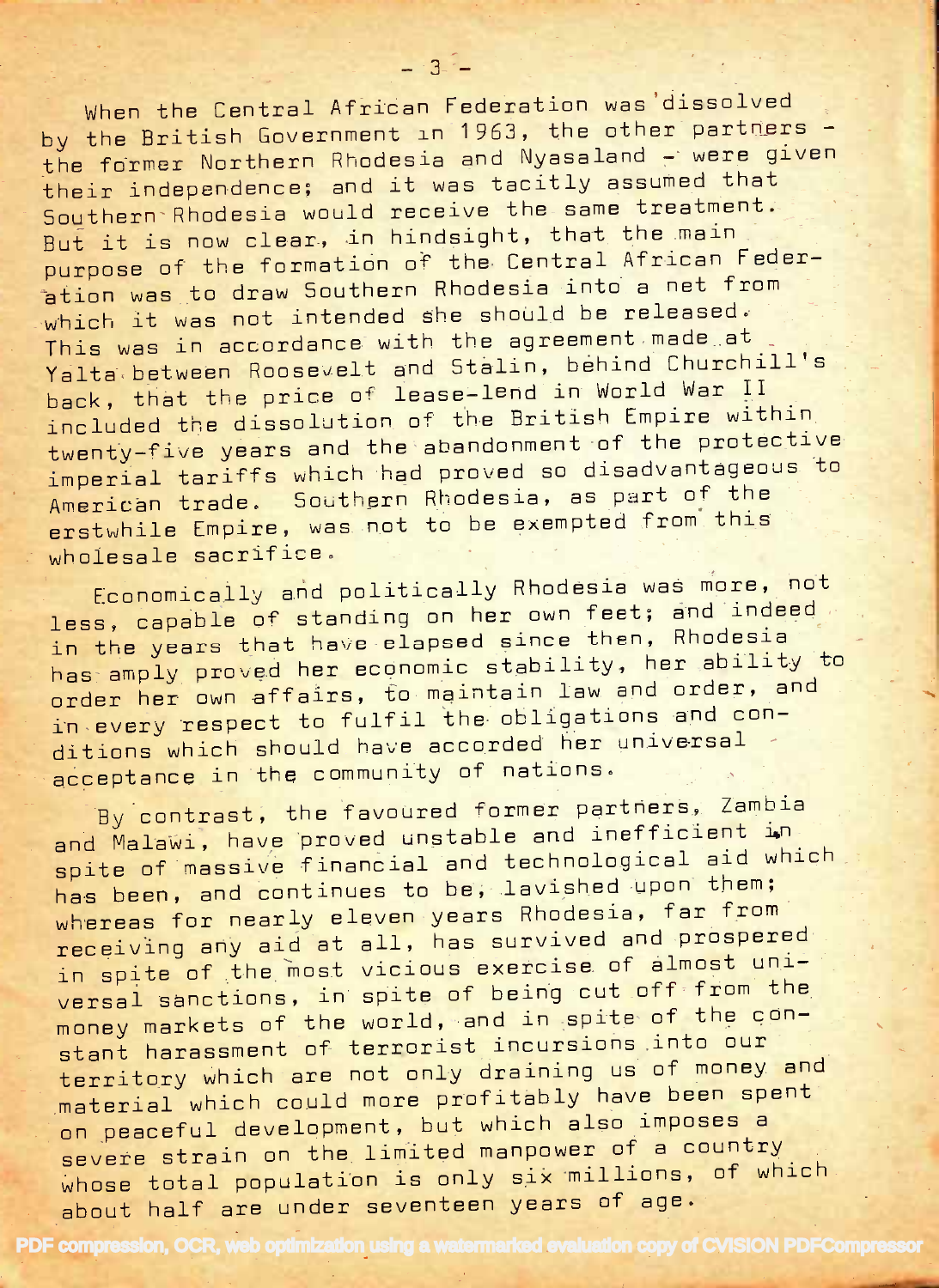I have touched briefly on the alleged illegality of Rhodesia's UDI because it is frequently maintained that Rhodesiars UDI because it is frequently maintained that sanctions, terrorist attacks and all the other harassments to which Rhodesia has been subjected are the ments to which Rhodesia has been subjected are the fault of Rhodesia and the consequence of her rashness fault of Rhodesia and the eonsequenee of her rashness in declaring her independence. Critics of UDI base in declaring her independence. critics of uDI base their opposition to it on the grounds, not that it was<br>illegely but the will be illegal, but that it was superfluous and led us into unnecessary conflict with the British Government, the United Nations and indeed most of the world, with all the sanctions and restrictions which have since accrued; because Rhodesia already was independent, and greater insistence on this fact should have been made and insistence on this fact should have been made and<br>pursued through the Court of International Justice.<br>Put coach of Will But even before UDI plans were being drawn up and im-<br>plemented for the subversion of Rhodesia. For instance,<br>the British Government banned the importation of all<br>firecase internation and the importation of all the British Government banned the importation of all<br>firearms, even sporting rifles, into Rhodesia before<br>UPI: .... UDI; and terrorist incursions across our borders UDI; and terrorist incursions across our borders started before the end of 1964 by terrorists based in a started in the second started in the second started in Zambia, our former partner, encouraged by the apparent<br>military weakness of Rhodesia and the ill-concealed hostility of the mother country. hostility of the mother country. unnecessary conflict with the British Government, the<br>United Nations and indeed most of the world, with all<br>the sanctions and restrictions which have since accrue<br>because Rhodesia <u>already was independent</u>, and greater

from this assertion another false notion has grown:<br>that terrorist attacks are due to "freedom fighters"  $\frac{w}{n}$  organisations were caused by the intransigence of the Rhodesian Government in not coming to terms with preceded and are not a result of UDI. They started for<br>the same reason as attacks on Angola and Mocambique –<br>to force Rhodesia to spend ever-increasing money and<br>manpower on defensive measures. Portugal gave up when<br>this e her defence budget by 39 percent. From this assertion another false notion has grown: "African nationalism", I reiterate that these attacks to force Rhodesia to spend ever-increasing money and South Africa has recently been compelled to increase

The next step was to condemn Rhodesia for "racialism" and, by the constant repetition of the term "race war",<br>to place the blame for the bloodshed not on the terrorists who are clearly the aggressors, but on the Rhodesian Government and in particular on the white<br>population who dere to resist this aggression. Aga population who dare to resist this aggression. Again<br>I must stress that <u>this is not a race war</u>. How could it population who dare to resist this aggression. Again<br>I must stress that this is not a race war. How could it<br>PDF compression, OCR, web optimization using a watermarked evaluation copy of CVISION PDF compression and, by the constant repetition of the term "race war"<br>to place the blame for the bloodshed not on the<br>terrorists who are clearly the aggressors, but on the<br>Rhodesian Government and in particular on the white t on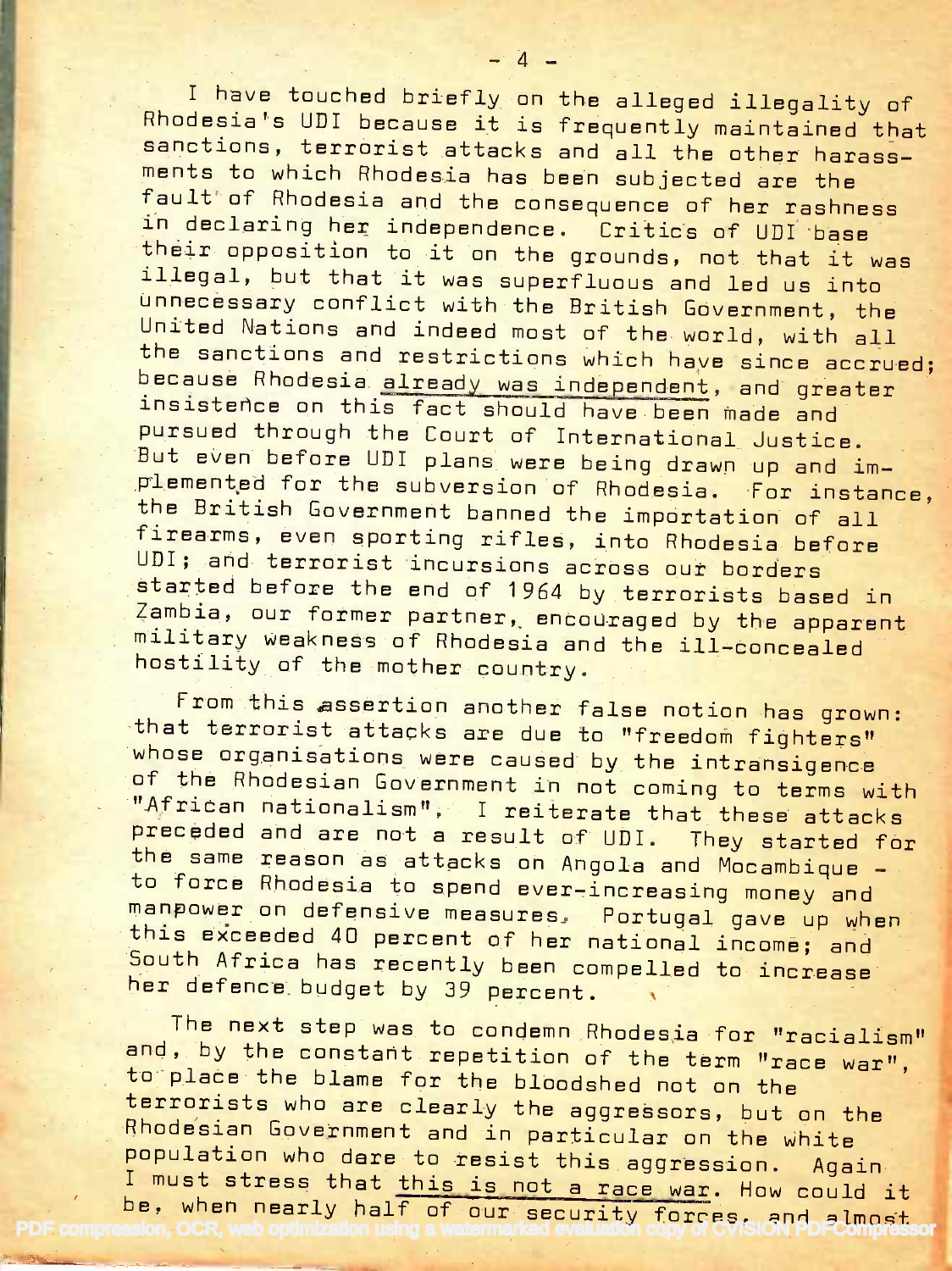two-thirds of our police, are black? This is further endorsed by a statement made by Senator Chief J.S. chirau and Senator Chief K. Nkeweni on behalf of the Council of Chiefs on Feb. 23 1976:

"We refer to the statement attributed to Mr. Ennals to the effect that Britain would not intervene if a 'race war' flared up in Rhodesia.

"We, as the representatives of the Council of Chiefs and on behalf of all tribesmen, condemn this statement as utterly irresponsible. There onis statement as utterly irresponsible. There<br>is no race war in Rhodesia now, nor do we expect this to happen.

"The fight is between decent Rhodesians, black and white, and terrorists who are being used and directed by the forces of Communism. Look at the victims of the murders, atrocities and landmine incidents. Most of them are black.

"How does Mr. Ennals reconcile that with a socalled war between the races?"

## THE MYTH OF AFRICAN MAJORITY RULE

It has become the official policy of successive British Governments, whether allegedly right-wing or frankly left-wing, that peace can only be assured in Rhodesia by the handing over of power to what is glibly referred to as "African majority rule". This policy is based solely on the counting of heads with no regard to their contents; there being about 6 million blacks to about 275,000 whites. No credit, of course, is given for the fact that the blacks have increased from an estimated 300-400,000 in 1890 to nearly 6 million now, because the white man put an end to intertribal war, brought law and order to a primitive and savage country, and through his expertise and energy brought prosperity, health, education, and material and social progress to the indigenous population at an expense of effort and treasure out of all proportion to the meagre contribution made by the black population. "Genocide" and "oppression" are the terms commonly used to describe these benefits which have accrued to the black man from the white man's efforts the black man from the white man's efforts.

PDF compression, OCR, web optimization using a watermarked evaluation copy of CVISION PDFCompressor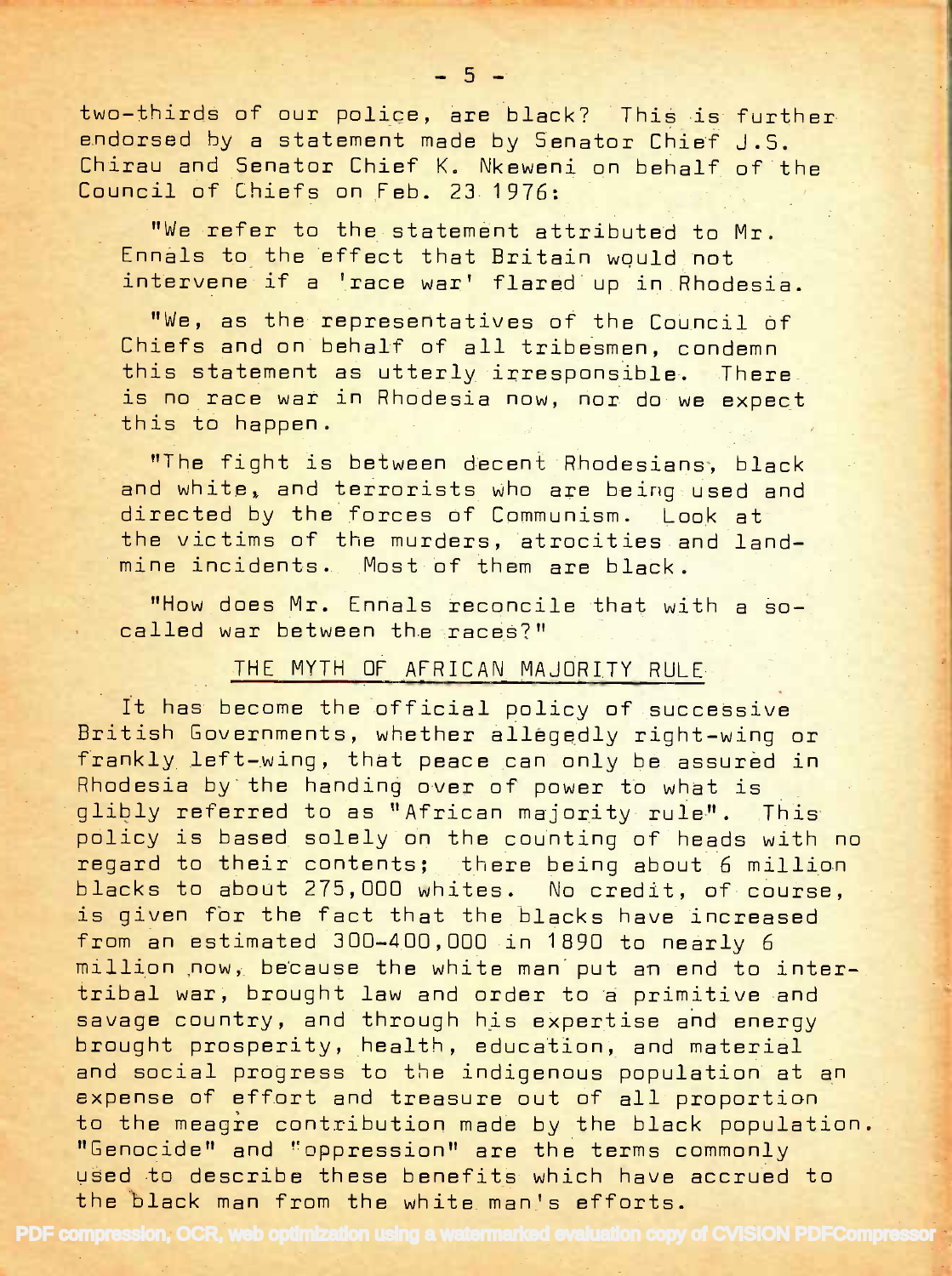In the Daily Telegraph (Feb. 19) an article on Rhodesia written by conservative M.P. Mr. Winston S. Churchill stated (inter alia): Churchill stated (inter alia):

"Every pressure should be brought to bear on Mr.  ${\tt Smith}$  and the Rhodesian Government to reach and  ${\tt m}$ early settlement with Mr. Nkomo which, more than early settlement with Mr. Nkomo which, more than anything else, would facilitate a strong stand and the stand by Western Governments against Soviet aggression."

This cliche does not become any truer by being re-This cliche does not become any truer by being repeated by nearly every political commentator in the peated by nearly every political commentator in the United Kingdom and elsewhere; nor has any Western United Kingdom end elsewhere; nor has any Vdestern Government made any strong stand against Soviet Government made any strong stand against Soviet aggression. aggression.

Mr. Smith is the legallyelected head of government Mr. Smith is the legal1y elected head of government under the existing franchise. Mr. Nkomo is the leader under the existing franchise. Mr. Nkomo is the leader of the ZAPU faction of the African National Council of the 1APU faction of the African National council which draws its support mainly from the Matabele who which draws its support mainly from the Matabele who are about one-sixth of the black population. ZANU is led by Bishop Muzorewa and is responsible for most of contain the terrorist attacks on Rhodesia. Neither commands more than a relatively small support from their more than a relatively small support from their respective tribal groupings. Both are communist-respective tribal- glroupings. Both are communistinfluenced, ZANU drawing its main support from and influenced, ZANU drawing its main support from and leaning towards Maoist, ZAPU towards Marxist, ideology. An accommodation with Mr. Nkomo would lead, not to-An accommodation with Mr. Nkomo would lead, not towards African majority rule, but towards <u>minority</u> rule by a minority tribal group. Moreover, Bishop Muzorewa and ZANU have already made it clear that they will not  $\tt{re$ cognise any agreement reached by Mr. Smith and Mr.  $\tt{or}$ Nkomo. Handing over to an Nkomo-led party would lead not only to intensified inter-tribal warfare, such as such a occurred in Angola, but would play straight into the occurred in Angola, but would play straight into the hands of the communists. hands of the communists.

## ALLEGIANCE TO THE CHIEFS

Nor does it appear to be the wish of the black Nor does it appear to be the wish of the black people themselves that they should be handed over to so-people themselves that they should be handed over to socalled African majority rule. African society in both urban'and rural areas revolves around the Chiefs. They continue to receive the allegiance due to hereditary continue to ieceive the allegiance due to hereditary leaders and live among their people in the areas allo-  $\sim$ cated to each tribal group, as well as making frequent  $\Box$ 

[PDF compression, OCR, web optimization using a watermarked evaluation copy of CVISION PDFCompressor](http://www.cvisiontech.com/)

 $-6-$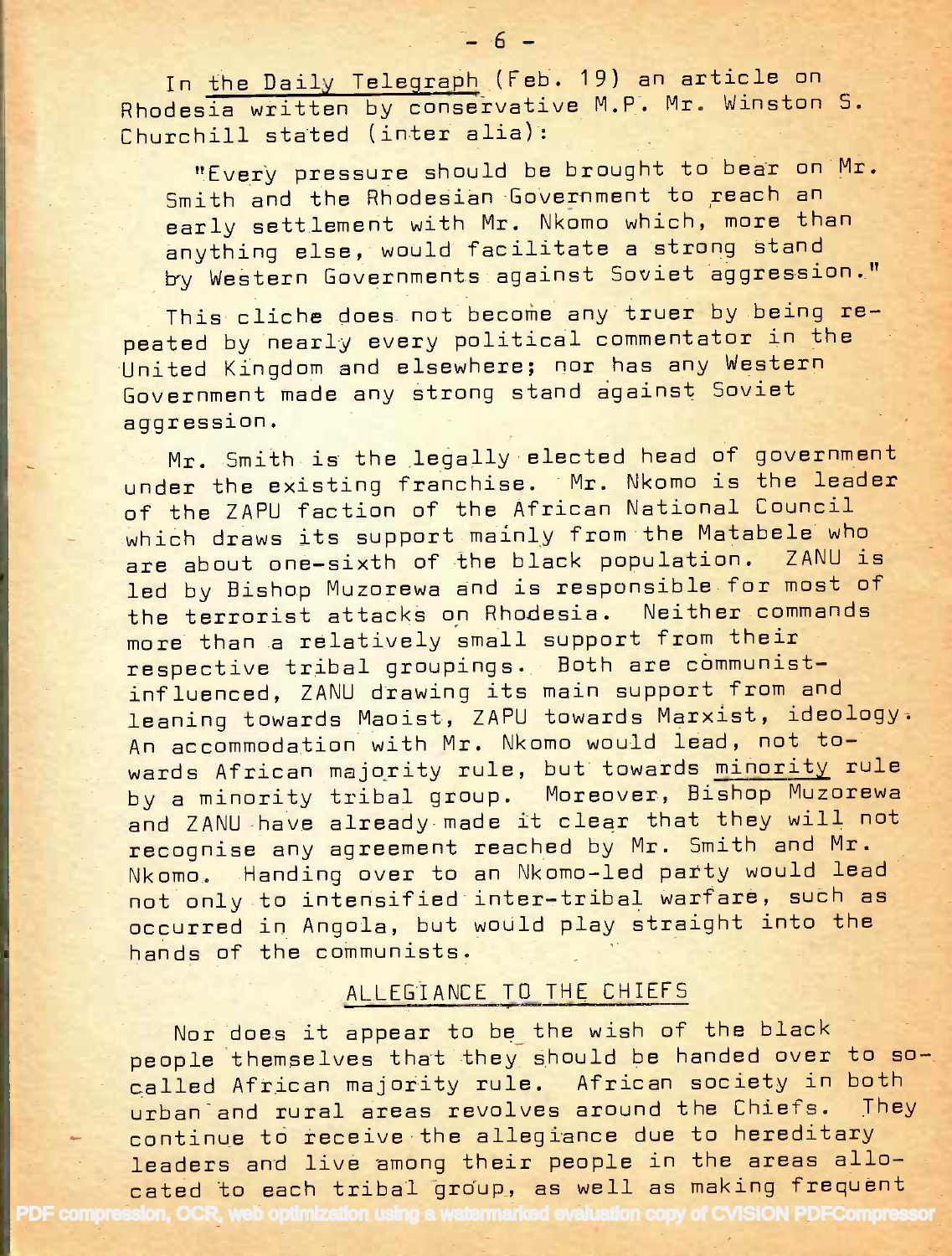visits to the urban African townships. It is because of this that the Chiefs have rightfully been given of this that the Chiefs have rightfully been given their place in the Rhodesian Cabinet, in the Senate and in the lower House of Assembly. The black and in the lower house of Assembly the product of urban pointical partics are essented students and graduates, semi-sophisticates, aniversity statelligentsia, who and the so-called cmargens brack - and milk the country nope to sit in the seass of power of the surrender of good government to anarchy.

The clamour of thousands of vociferous supporters at ANC gatherings is lost in the silence of the millions and yatherings to second who daily go about their ot quiet, simple Allicans and who look to the white man ordinary cases in peace, and to the white man for tor their weildie. They look so the man and protection. pronomic advancement, need by a gain more than a fair share of the profits of their joint enterprises. raruary<br>" quiet,

Above all, they look to him not to let him down. ABOVE 211, they 100% so him hose south African who is It is not the white modesian since and America who, Letting nim down, but those in our and their defence, by railing to in a class complete to the endless servitude of international communism. .

The burden of responsibility assumed 85 years ago by white Rhodesians cannot be wantonly or irresponsibly by white knodesians cannot be wandering of the program and apdicated. The once prosporous sound famine and terror Mocampique Have Been reduced for III, and stalk these lands, business is all and care have white men with their skills and howed whilst African soemigrated by the nandiba sheedshe, and other - and called nationalist movements right to the corpses of their once-prosperous lands. These factions, based as once-prosperous rands: whose recover their counter-<br>they are on tribal antipathies, have their counterparts in Rhodesia. abdicated, nsib<sup>]</sup>

**I** i i I i s E. fl N is ı fi R

E&H x s s E f;

H F H E H ffi E E H Ht F \*H E

The acceleration of this horror has one clearly Ine acceleration of this nerice where the defined cause; the removal of white control, the derined cause; the femoval of moderation which has always Litting of that civilised modelation where the latent savagery of Africa. been necessary to carb and radom being in This is not really a touch the cure of the masses.<br>The estimated at the war, by definition, must have [PDF compression, OCR, web optimization using a watermarked evaluation copy of CVISION PDFCompressor](http://www.cvisiontech.com/)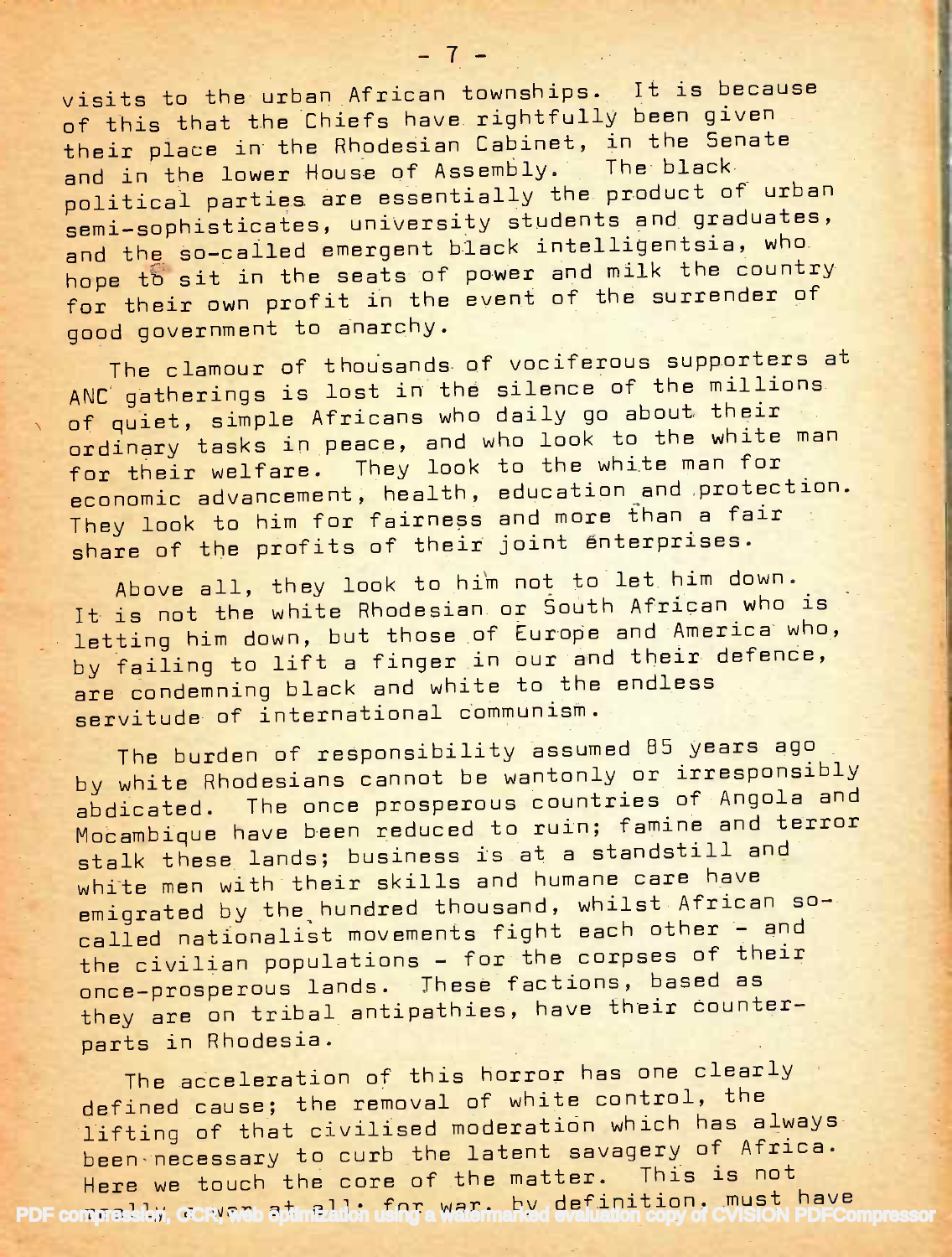a military objective, and there is none discernible a military objective, and there is none discernible here. The objective is terroristic, the victims are here. The objective is terroristic, the victims are civilians and more black than white; and the destruct: ion of homes, farms and other amenities affects the ion of homes, farms and other amenities affects the blacks as much, if not more than, the whites. blacks as much, if not more than, the whites

As I write, this Whitsunday, when we celebrate the As I write, this Whitsunday, when we celebrate the descent of the Holy Ghost to bring wisdom and®understanding to all mankind, two white mine workers have standing to all mankind, two white mine workers have been brutally murdered in the Mtoko region for no state of the reason at all except that they were in an isolated area  $\blacksquare$ where murder can be done with less risk of retribution.  $\blacksquare$ As a resweibn the mine has been closed down, eighty Africans have lost their employment and the country Africans have lost their employment and the country has been deprived of the revenue from the exportation has been deprived of the revenue from the exportation of the mine's products. of the minets products.

There is not one country of Africa which can legiti-There is not one country of Africa which cah legitimately claim that it is in any way better off under mately claim that it is in any way better off under black rule than it was under white rule.

There is absolutely no valid reason why Rhodesians There is absolutely no valid treason why Rhodesians should consider for a moment, not only handing over should consider for a moment, not only handing over to black rule, but any sharing of power with those who have never in their entire history had the slightest have never in their entire history had the slightest regard for the sanctity of human (or animal) life; regard for the sanctity of human (or animal) life; who have never understood the meaning of power-sharing; who have never understood the meaning of power-sharing; who look upon reasonableness as weakness, concessions who look upon reasonableness as weaknesg' concessions as surrender, and who have historically celebrated as surrender, and who have historically celebrated victory with orgies of slaughter, rape and pillage upon victory with orgies of slaughter, rape and pillage upon the persons, womenfolk and possessions of those who we are have been so unfortunate as to fall into their have been so unfortunate as to fall into their pitiless hands. pitiless hands

This is the fate that those who recommend surrender  $\qquad$ to "African majority rule" intend for the inhabitants black, white, Asian and Coloured – of once-prosperous and progressive countries. and progressive countries.

### COMMUNIST AGGRESSION COMMUNIST AGGRESSiON

<sup>I</sup> trust it is clear from this brief survey that the I trust it is clear from this brief survey that the so-called "race war" is nothing but communist-inspired aggression against my country and its inhabitants. aggression against my country and its inhabitants. There is overwhelming evidence available (which I need There is overwhelming evidence avail-able (which I need not detail here) that the terrorist organisations not detail here) tnat the terrorist organisations

[PDF compression, OCR, web optimization using a watermarked evaluation copy of CVISION PDFCompressor](http://www.cvisiontech.com/)

r'!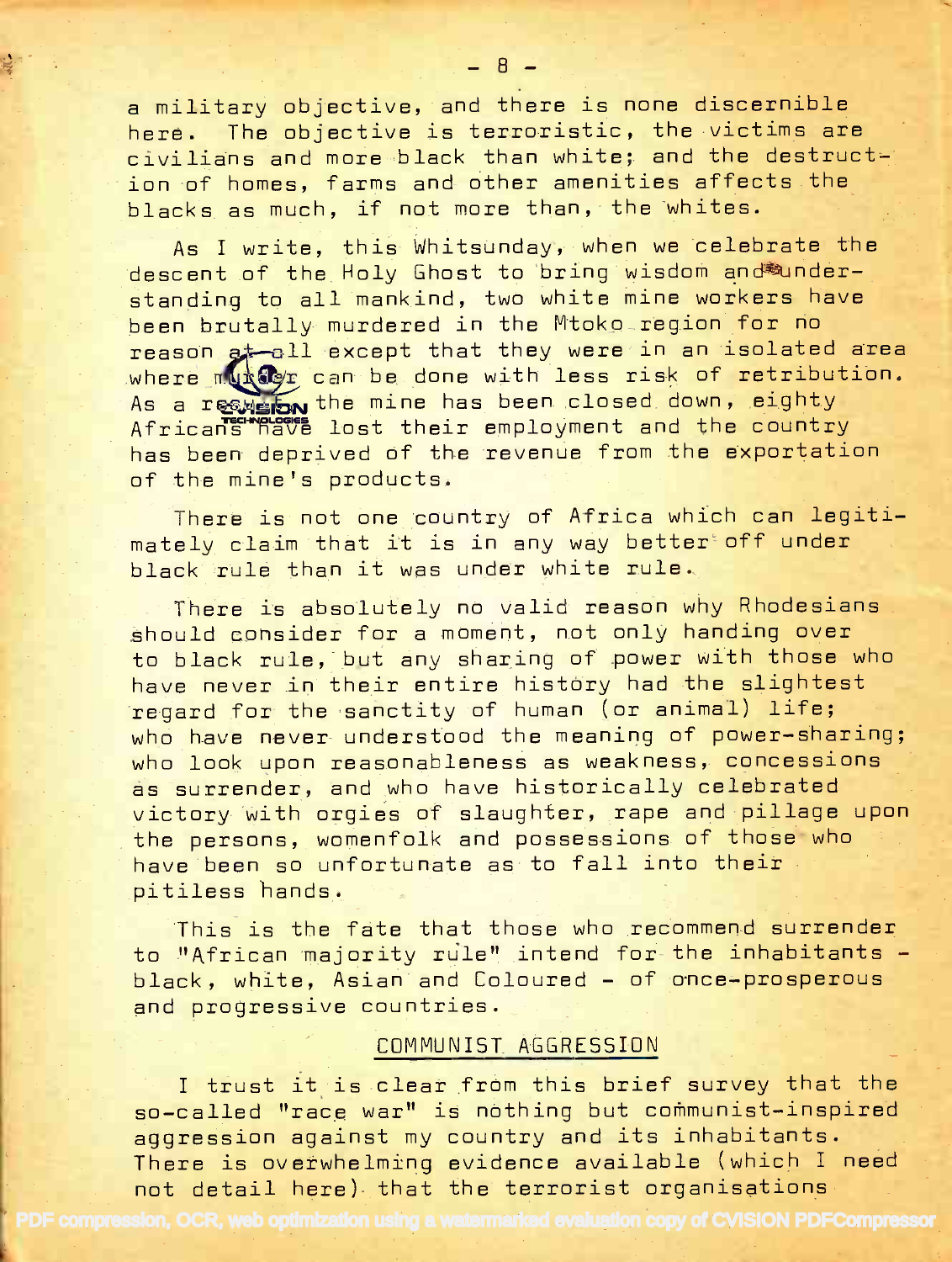operating against Rhodesia are organised, trained, armed, led and financed by communist money. Arms captured from terrorists used to be predominantly of Red Chinese origin; recently they have been replaced by those of Soviet Russia and her Eastern European satellites.

Rhodesia and South Africa are treasure-houses of natural resources. We have in abundance what our enemies want and intend to take by force. For instance, Rhodesia mines 38 minerals of which 13 are classified as of strategic importance. Our enemies cloak their cupidity with a hypocritical concern for the "oppressed" black man whom they intend to "liberate" from freedom into slavery.

In 1965 - the year of UDI - there was virtually no wheat grown in Rhodesia. By 1970 our farmers were supplying nearly 50 percent of our requirements; and this year it is predicted that we shall be selfsufficient in wheat.

By contrast, a 26 percent decline in output is forecast in the U.S.A.; drought has hit East Anglia, the wheat-growing area of England; and in Soviet Russia and Red China production is falling behind even more than usual.

The agricultural output of southern Africa could feed all Africa south of the Sahara. In Africa as a whole the black population has steadily increased by about 3<sup>1</sup> percent per annum over the last thirty years, while agricultural production has declined by 5 percent per annum. If this continues, widespread starvation will be the lot of millions; and the time will come when food will become the only negotiable currency. In responsible hands this threat of starvation can be averted for all forseeable future. This awesome responsibility is ours and cannot be lightly abandoned.

Over the last dozen years or so it has been the task of Candour League, willingly assumed, to educate the people of Rhodesia and elsewhere about the realities of communist aggression not PDF compression yoggeningt Rhodesia but against the whole civilised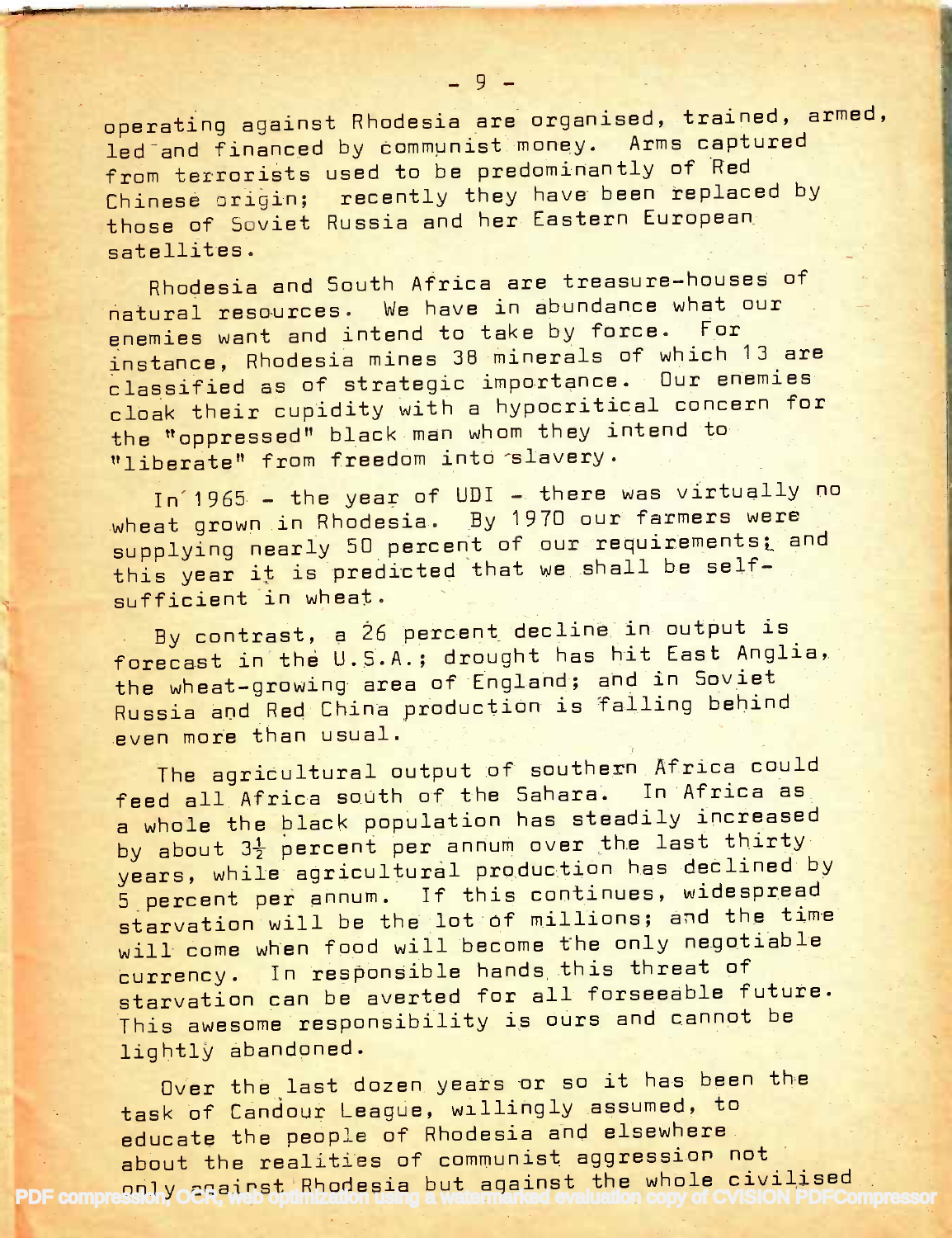world, There are the fainthearted who wring their wortd. There are the fainthearted who wring their hands and exclaim: "But what can a little country when of a bare  $6$  millions do in the face of the might of  $\qquad \qquad$ international communism?" We reply: <u>Examine what</u> this little country has already done. It has not only survived ten years of sanctions: it has prospered – for the benefit of all its peoples of  $\Box$  . whatever colour or creed. Indeed, the economic and whatever colour or creed. social progress of the indigenous population has an indigenous population has probably been greater than anywhere else in Africa. probably been greater than anywhere efse in Africa. In spite of the continuous and considerable strain In spite of the continuous and considerable strain of terrorist attacks and a flood of hostile of terrorist attacks and a flood of hostile propaganda winged on the air from neighbouring propaganda winged on the air'from neighbouring countries, race relations remain excellent, as is attested by almost every foreign visitor to Rhodesia. attested by almost every foreign visitor to Rhodesia. In particular the loyalty of the Chiefs to the Ingles <mark>Government has been and remains unshaken. Contrary contrary</mark> to all the expectations of the vultures gathered for  $\blacksquare$ the feast, Rhodesia remains alive and kicking.

### A CLOUD OF WITNESSES AND LOS

From Thermopylae (480 B.C.) to Malta (A.D. 1565), and the matrix  $\sim$ from Horatius at the bridge to little Belgium in 1914, from Horatius at the bridge to little Eelgium in 1914, it has often fallen to a small community or people  $\qquad$  . to give a moral lead to its larger and more to give a moraf lead to its larger and more powerful neighbours. In each case the war was not powerful neighbours. In each case the war was not ended by the small country's stand; in each case in the small country's stand; the value of its sacrifice was measured by year of the sacrifice was measured by subsequent events; in each case valuable breathing space was gained for other parties to rally to the cause and to complete the task so boldly the cause and to complete the task so boldly initiated by faith. initiated by faith.

We in Rhodesia have a very strong sense of the strong sense national purpose. We feel we have been singled out by Providence to be the stumbling-block in a new contract of  $\sim$ the path of communist aggression. There is yet the path of communist aggression. There is yet time for the Western powers to put Rhodesia's and the Vilesstand in its historical perspective; but they are stand in its historical perspective; but they are leaving it dangerously late. So long as the the solid and the solid and the solid and the solid and the solid Western powers concern themselves solely with Idestern powers concern themselves soleIy with trading interests and their own material benefits, while the set of the set of the set of the set of the set o so long will they fail to appreciate the spiritual  $\qquad \qquad$ connotations of Rhodesia's obduracy. To the connotations of Rhodesiats obduracy. To the

[PDF compression, OCR, web optimization using a watermarked evaluation copy of CVISION PDFCompressor](http://www.cvisiontech.com/)

!e is.j:.::-t::;\*G.\*